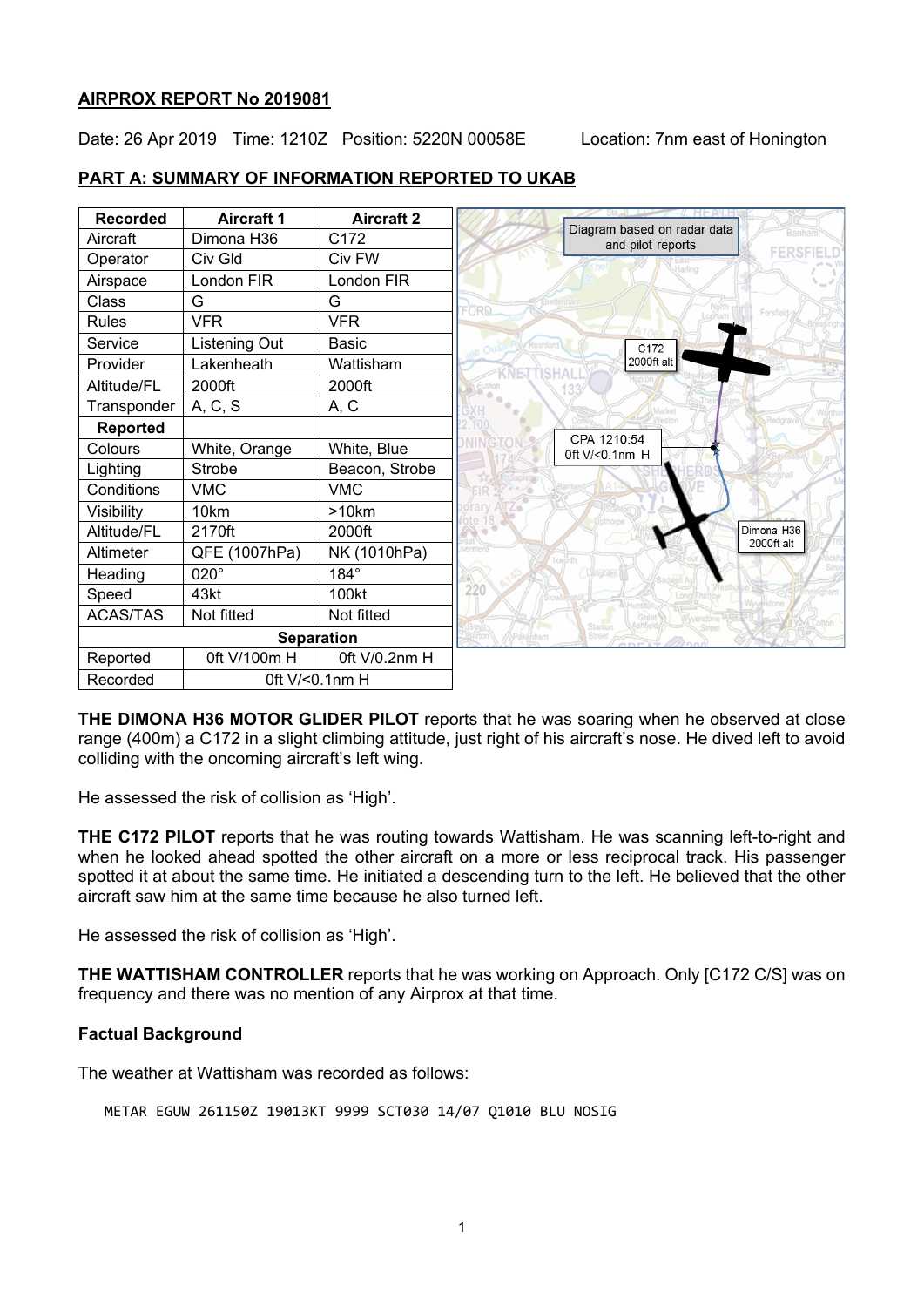# **Analysis and Investigation**

### **NATS Investigation Report**

The R/T transcript confirms that the C172 was on Wattisham Approach frequency, 125.8, at the time of the reported event; having made its initial call at 12:08:07UTC. The aircraft was routing via Chelmsford VRP. It was flying at an altitude of 2000ft on QNH 1010hPa. The pilot of the C172 requested a MATZ penetration and a Basic Service from the Wattisham ATCO, both of which were provided and squawk code 4502 was assigned to the aircraft.

At 12:08:48, the Wattisham ATCO passed generic traffic information to the C172 pilot that the gliding site at Rattlesden (situated inside the Wattisham MATZ and to the NW) was active. This was acknowledged.

At 12:13:44, the pilot of the C172 was asked if they were able to climb to altitude 3000ft for the MATZ penetration, due to an aircraft inbound for an ILS approach. The climb to altitude 3000ft on QNH1010hPa was accepted and the pilot reported at 3000ft at time 12:15:47. These RTF transmissions occurred after the reported Airprox event time of 12:10 and gave no indication of the event having occurred. The Wattisham ATCO was working other aircraft on the Approach frequency at the time of the event, as detailed below:

- 1. An EC45 helicopter receiving a Traffic Service, conducting an ILS approach Runway 23 (multiple ILS approaches).
- 2. An Apache helicopter receiving a Basic Service, routing between Woodbridge and Bentwaters (East of Wattisham).
- 3. An Apache helicopter receiving a Basic Service, routing to Woodbridge.

Figure.1 shows the approximate intended routings of the aircraft on Wattisham App frequency around the time of the reported Airprox event.

The aircraft were operating VFR in VMC, in class G airspace. The Dimona H36 motor glider was listening out on RAF Lakenheath's frequency. The C172 was receiving a Basic Service from Wattisham. Both aircraft were operating at altitude 2000ft.

CPA was at 12:10:54 at 0ft V/ <0.1nm H. The conflict was resolved when the pilots acquired each other visually and both conducted a turn to the left.

The surveillance radar for Wattisham is not recorded Cossor Monopulse SSR and processed Watchman PSR are provided to Wattisham from RAF Honington, fed via a Remote Radar Combiner (RRC).



Figure 1: Approximate intended routings of aircraft (from transcript)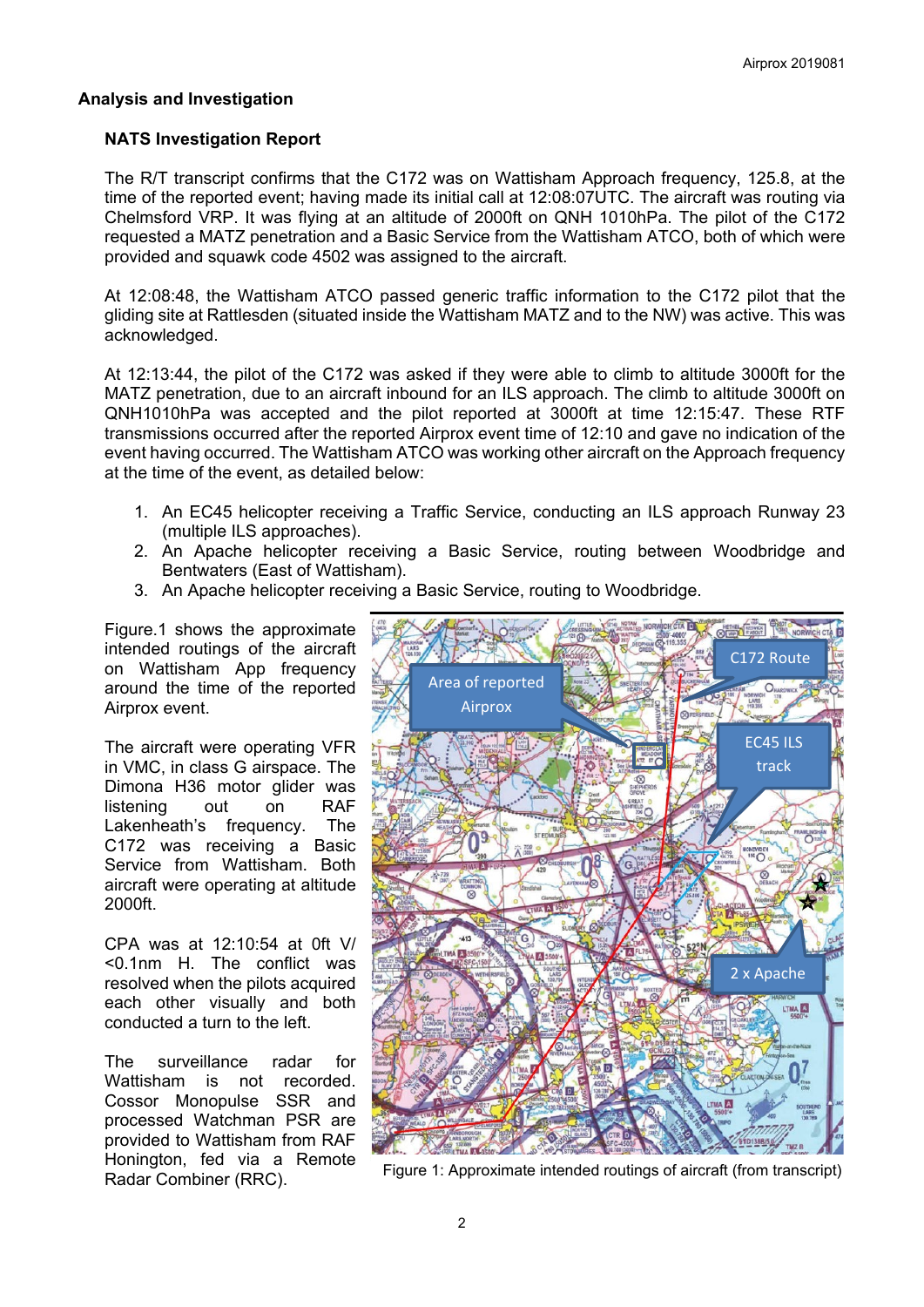The radar screenshot that was included in the UKAB draft report is from a NATS Mode S radar source. It is stressed that this is not representative of the radar at Wattisham, which has no mode S display and has known poor performance. Without the availability of local radar recordings, it is not possible to determine whether the Dimona motor glider would have been visible to the Wattisham ATCO.

The Wattisham ATCO's priority at the time of the Airprox was to the EC45 on a Traffic Service, being vectored for one of multiple ILS approaches on Runway 23. The C172 was operating under a Basic Service and as such, in accordance with the requirements of CAP774 (below), there was no obligation for the Wattisham ATCO to continuously monitor that aircraft.

### CAP774 states:

*Basic Service relies on the pilot avoiding other traffic, unaided by controllers/ FISOs. It is essential that a pilot receiving this ATS remains alert to the fact that, unlike a Traffic Service and a Deconfliction Service, the provider of a Basic Service is not required to monitor the flight.*

*Given that the provider of a Basic Service is not required to monitor the flight, pilots should not expect any form of traffic information from a controller/FISO. A pilot who considers that he requires a regular flow of specific traffic information shall request a Traffic Service.* 

*If a controller/ FISO considers that a definite risk of collision exists, a warning shall be issued to the pilot (SERA.9005(b)(2) and GM1 SERA.9005(b)(2)).* 

The Wattisham ATCO had provided earlier generic traffic information to the C172 pilot which included an awareness of gliding activity in the vicinity of Wattisham. CAP774 requires that if a controller observes a risk of collision between the aircraft, they are required to issue a warning. However, at the time the Airprox occurred, the ATCO was occupied with vectoring the EC45 and therefore even if the conflicting aircraft had both been displayed on the radar, the controller was not monitoring the Basic Service traffic at that time.

The following factors were identified:

- 1. Both aircraft were operating VFR in VMC in Class G airspace, with only the C172 receiving a Basic Service. Each pilot gained visual acquisition of the other, albeit at close range. Both pilots altered their course with a turn to the left to avoid a collision. However, a turn to the left contradicts the Rules of the Air which requires both aircraft to make a turn to the right in this situation.
- 2. The radar feed provided to Wattisham from Honington via RRC is of known poor performance and has continued to be used operationally long term. It is unable to be determined whether the Dimona glider was detected and displayed on the Approach position.

It is recommended that a project is set up to investigate ways of improving the quality and reliability of future surveillance radar provision at Wattisham ATC.

# **UKAB Secretariat**

The Dimona H36 and C172 pilots shared an equal responsibility for collision avoidance and not to operate in such proximity to other aircraft as to create a collision hazard<sup>[1](#page-2-0)</sup>. If the incident geometry is considered as head-on or nearly so then both pilots were required to turn to the right<sup>[2](#page-2-1)</sup>.

Figure 2 is a screenshot from the NATS area radar at the time of the Airprox.

 $\overline{a}$ 

<span id="page-2-0"></span><sup>1</sup> SERA.3205 Proximity.

<span id="page-2-1"></span><sup>2</sup> SERA.3210 Right-of-way (c)(1) Approaching head-on.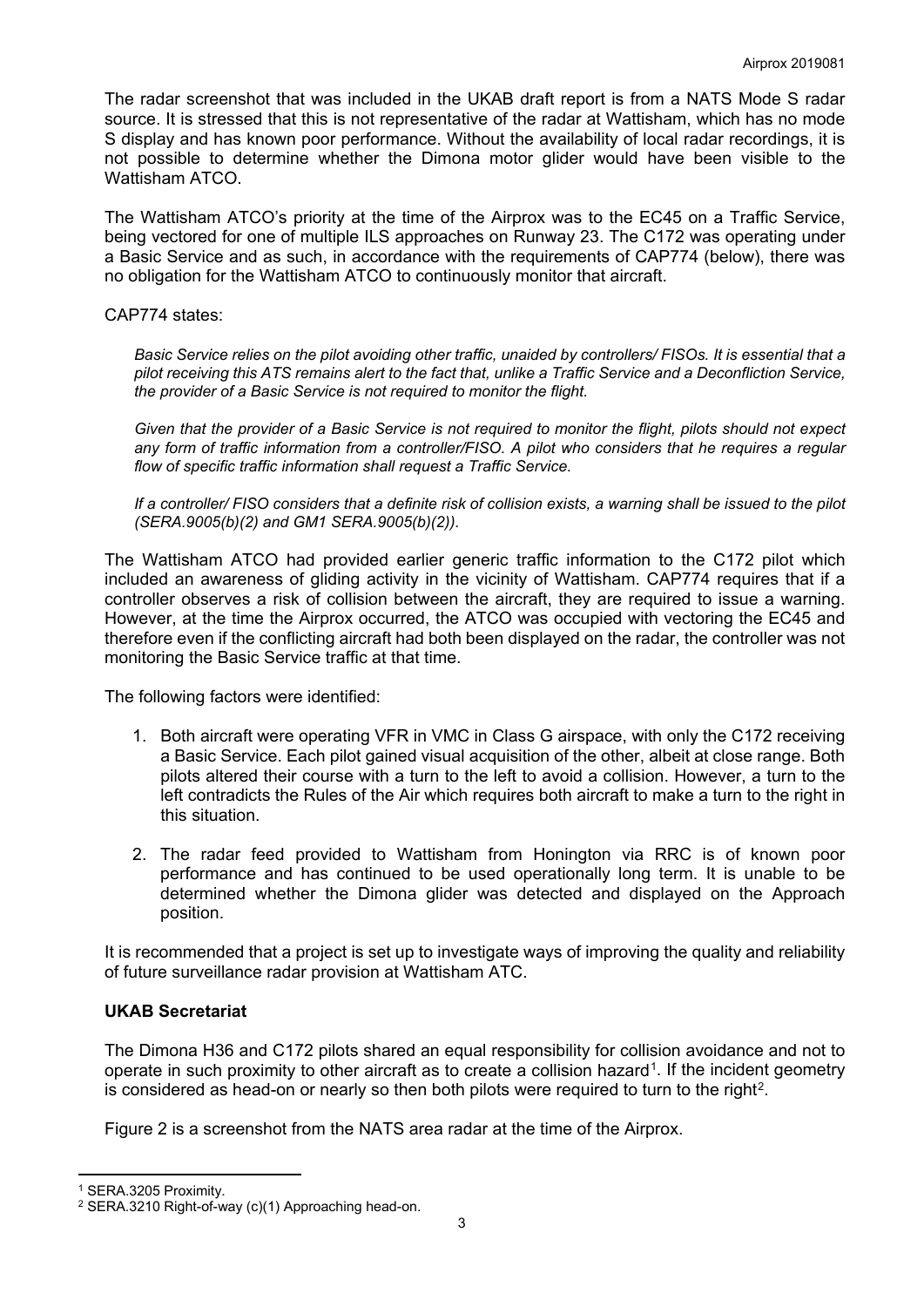

Figure 2: 1210:54 (Dimona code 7000, C172 code4502)

# **Comments**

# **BGA**

'Listening Out' is of limited value as a barrier to Airprox events; other aircraft are unaware of your location and ATS cannot generally help. With no TAS in either aircraft, lookout was the only remaining barrier, which was effective, if late, in this case.

# **Summary**

An Airprox was reported when a Dimona H36 and C172 flew into proximity near Wattisham at 1210hrs on Friday the 26<sup>th</sup> of April 2019. Both pilots were operating under VFR in VMC, the Dimona H36 pilot listening out on Lakenheath's frequency and the C172 pilot in receipt of a Basic Service from Wattisham.

# **PART B: SUMMARY OF THE BOARD'S DISCUSSIONS**

Information available consisted of reports from both pilots, radar photographs/video recordings and reports from the air traffic controller involved. Relevant contributory factors mentioned during the Board's discussions are highlighted within the text in bold, with the numbers referring to the Contributory Factors table displayed in Part C.

The Board began by hearing from the NATS representative. He said that although the initial report from the Wattisham controller had inadvertently portrayed the controller's workload as low, upon investigation into the incident is was determined that the controller's primary focus had been with an EC145 carrying out multiple instrument approaches in receipt of a Traffic Service, as well as 3 aircraft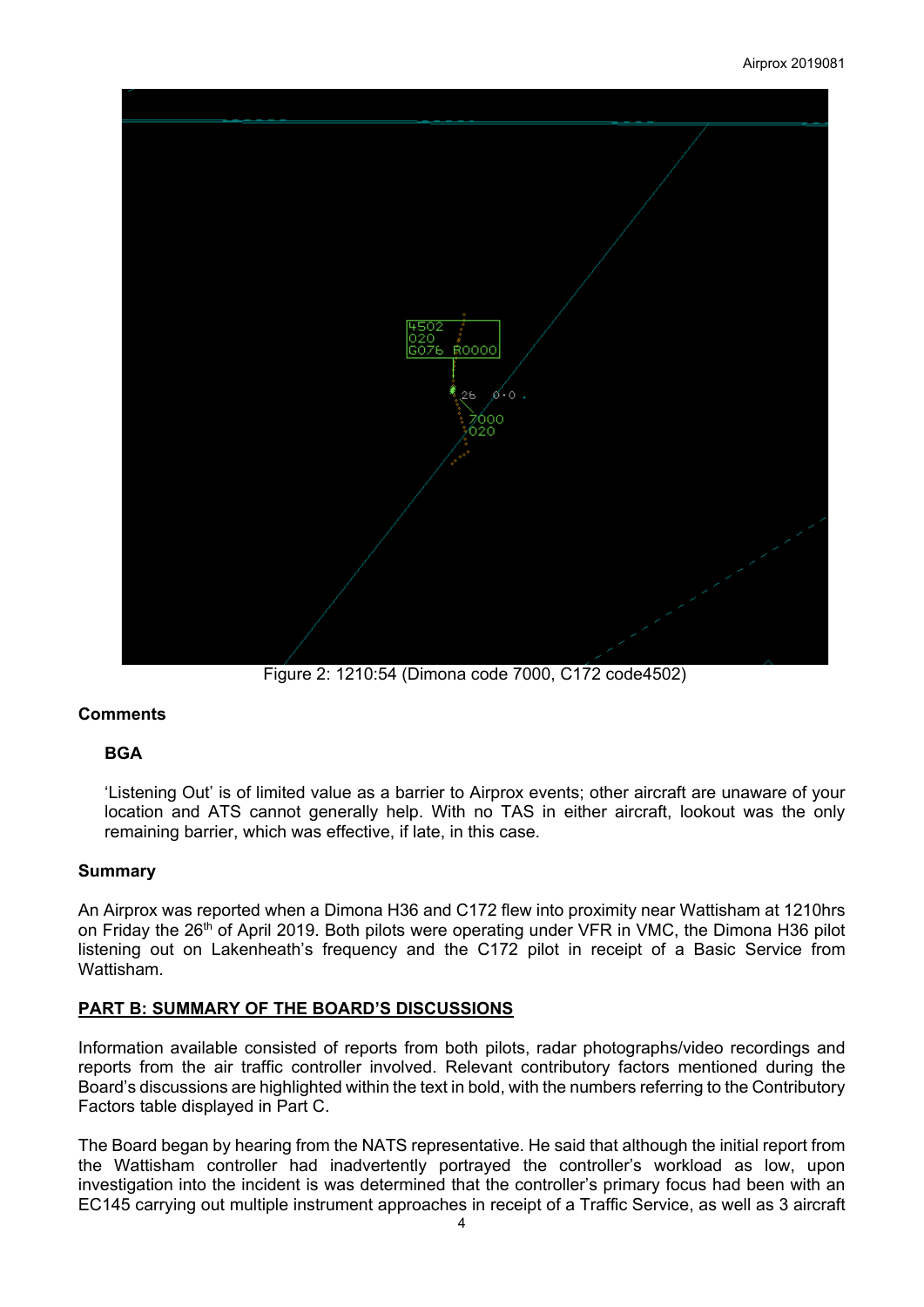receiving a Basic Service, one of which was the C172. He went on to comment that the radar feed to Wattisham (from Honington) was known to be unreliable and so, although the Dimona was squawking at the time, it could not be ascertained for sure whether the Dimona was on the controller's display (the Wattisham radar is not recorded). As a result, there was no evidence that the Wattisham controller had any information regarding the proximity of the C172 to the Dimona. It was, however, reasonable to assume that the controller was busy with the EC145 under a Traffic Service and requiring radar vectors and therefore probably not monitoring the C172 **(CF1)**.

The Board then turned to the actions of the pilots. Members agreed that listening out on a frequency serves little purpose in increasing situational awareness of other pilots, and the Dimona pilot would have been better served by requesting a service; some members also opined that Wattisham may have been a better agency to operate with, ideally requesting a Traffic Service if their flight was compatible with the requirements of such **(CF2)**. With the C172 receiving a Basic Service from Wattisham, and the Dimona Listening Out on Lakenheath, it was clear that neither pilot had any information on the other aircraft **(CF3).** Regardless, both pilots saw the other aircraft, albeit late, and carried out emergency avoiding action **(CF4)**.

Turning to the risk, the Board quickly agreed that the emergency avoiding actions of both pilots had averted a likely collision; therefore, the Board agreed that the risk was Category B.

The delay in obtaining the controllers report and Wattisham carrying out an internal investigation into the incident were compounded by the fact that neither pilot declared an Airprox on their respective frequencies. The Board stressed the importance of doing so to ensure that controllers and pilots involved would be prompted to record pertinent information and retain any relevant material whilst the details are still fresh in their memory - all of which helped the Board have as complete a picture as possible to help determine the risk and contributory factors.

# **PART C: ASSESSMENT OF CAUSE AND RISK**

#### Contributory Factors:

|     | 2019081                                                        |                                            |                                                                  |  |  |  |  |  |  |  |
|-----|----------------------------------------------------------------|--------------------------------------------|------------------------------------------------------------------|--|--|--|--|--|--|--|
| CF. | <b>Factor</b>                                                  | <b>Description</b>                         | Amplification                                                    |  |  |  |  |  |  |  |
|     | <b>Ground Elements</b>                                         |                                            |                                                                  |  |  |  |  |  |  |  |
|     | • Situational Awareness and Action                             |                                            |                                                                  |  |  |  |  |  |  |  |
| 1   | Contextual                                                     | • Situational Awareness and Sensory Events | Not required to monitor the aircraft under the agreed<br>service |  |  |  |  |  |  |  |
|     | <b>Flight Elements</b>                                         |                                            |                                                                  |  |  |  |  |  |  |  |
|     | <b>. Tactical Planning and Execution</b>                       |                                            |                                                                  |  |  |  |  |  |  |  |
| 2   | <b>Human Factors</b>                                           | • Communications by Flight Crew with ANS   | Appropriate ATS not requested by pilot                           |  |  |  |  |  |  |  |
|     | • Situational Awareness of the Conflicting Aircraft and Action |                                            |                                                                  |  |  |  |  |  |  |  |
| 3   | Contextual                                                     | • Situational Awareness and Sensory Events | Pilot had no, only generic, or late Situational<br>Awareness     |  |  |  |  |  |  |  |
|     | • See and Avoid                                                |                                            |                                                                  |  |  |  |  |  |  |  |
| 4   | <b>Human Factors</b>                                           | • Monitoring of Other Aircraft             | Late-sighting by one or both pilots                              |  |  |  |  |  |  |  |

Degree of Risk: B.

In assessing the effectiveness of the safety barriers associated with this incident, the Board concluded that the key factors had been that: